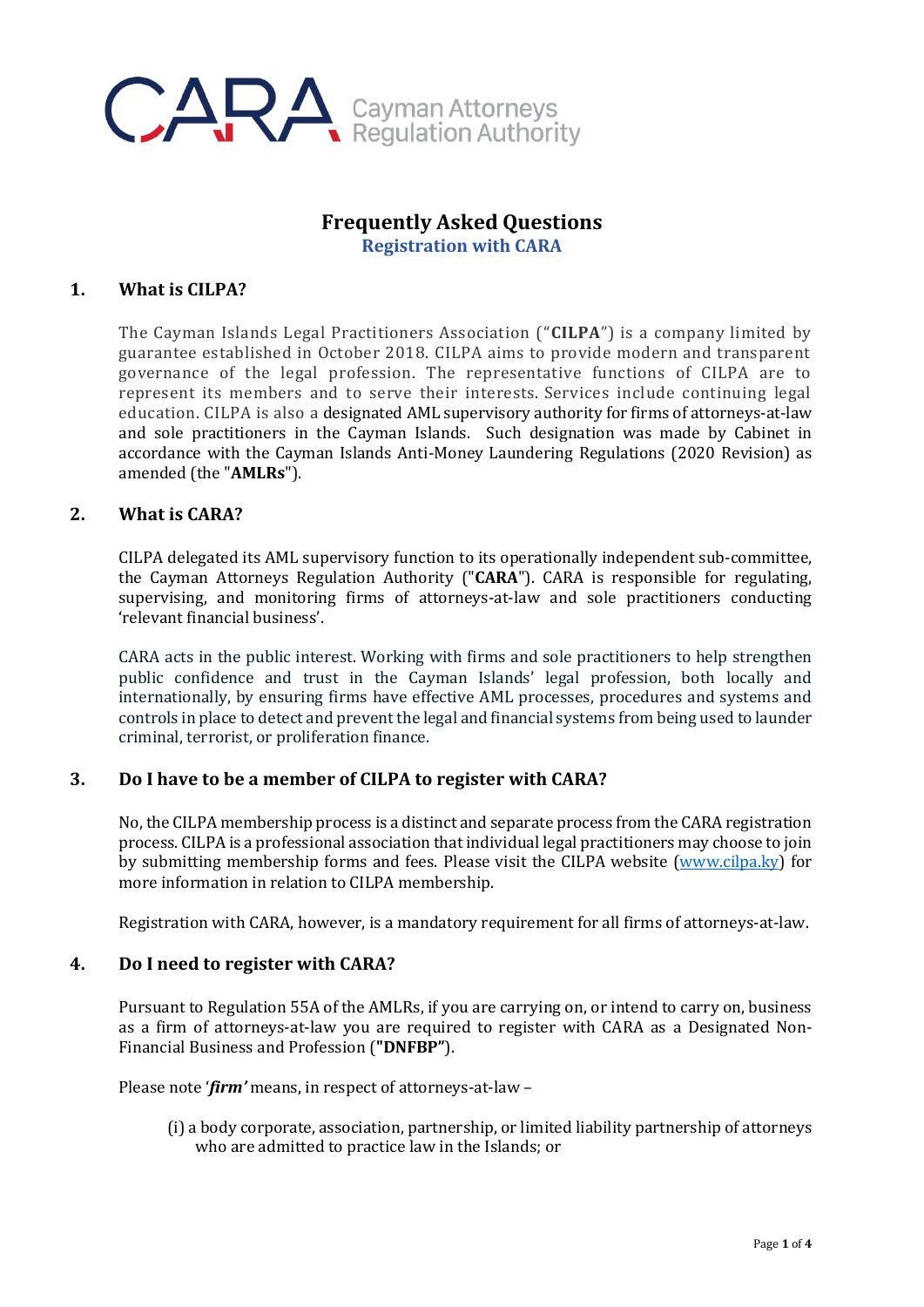

(ii) an attorney admitted to practice law in the Islands who is in independent practice as a sole proprietor or who provides legal services to an employer other the Government.

Please note you do not have to register with CARA as an individual attorney-at-law (unless you are a sole practitioner or in-house counsel), only the firm in which you are employed must register.

You also do not have to register with CARA if you are employed as an attorney-at-law by the Cayman Islands Government, a statutory authority, or a government company.

### **5. What is the fee for registration?**

CARA has the ability to impose a registration fee as set out in Regulation 55E (1A) of the AMLRs. Any fee imposed under Reg 55E91A) is subject to approval of Cabinet and published in the Gazette. Presently, we do not charge a fee for registration.

### **6. Can I refuse to register?**

Any firm of attorneys-at-law or sole practitioner failing to register as required under the AMLRs may be subject to the DNFBP administrative fines regime set out in the AMLRs.

### **7. How do I register?**

If you are a firm or sole practitioner conducting or intending to conduct relevant financial business (as defined under the Proceeds of Crime Act ("**POCA**") of the Cayman Islands (as amended), please visit our website, and complete the registration form entitled 'RFB REGISTRATION FORM'.

Please submit your completed form by email to [info@cara.ky.](mailto:info@cara.ky)

## **8. Is my firm/practice conducting 'Relevant Financial Business'?**

Schedule 6 of POCA defines activities falling within the definition of 'relevant financial business' ("**RFB**").

We draw your attention to paragraph 14 of Schedule 6 which states -

*"14. Financial, estate agency (including real estate agency or real estate brokering), legal and accounting services provided in the course of business relating to —*

*(a) the sale, purchase or mortgage of land or interests in land on behalf of clients or customers;*

*(b) management of client money, securities or other assets;* 

*(ba) organization of contributions for the creation, operation, or management of companies;* 

*(c) management of bank, savings, or securities accounts; and*

*(d) the creation, operation or management of legal persons or arrangements, and buying and selling of business entities."*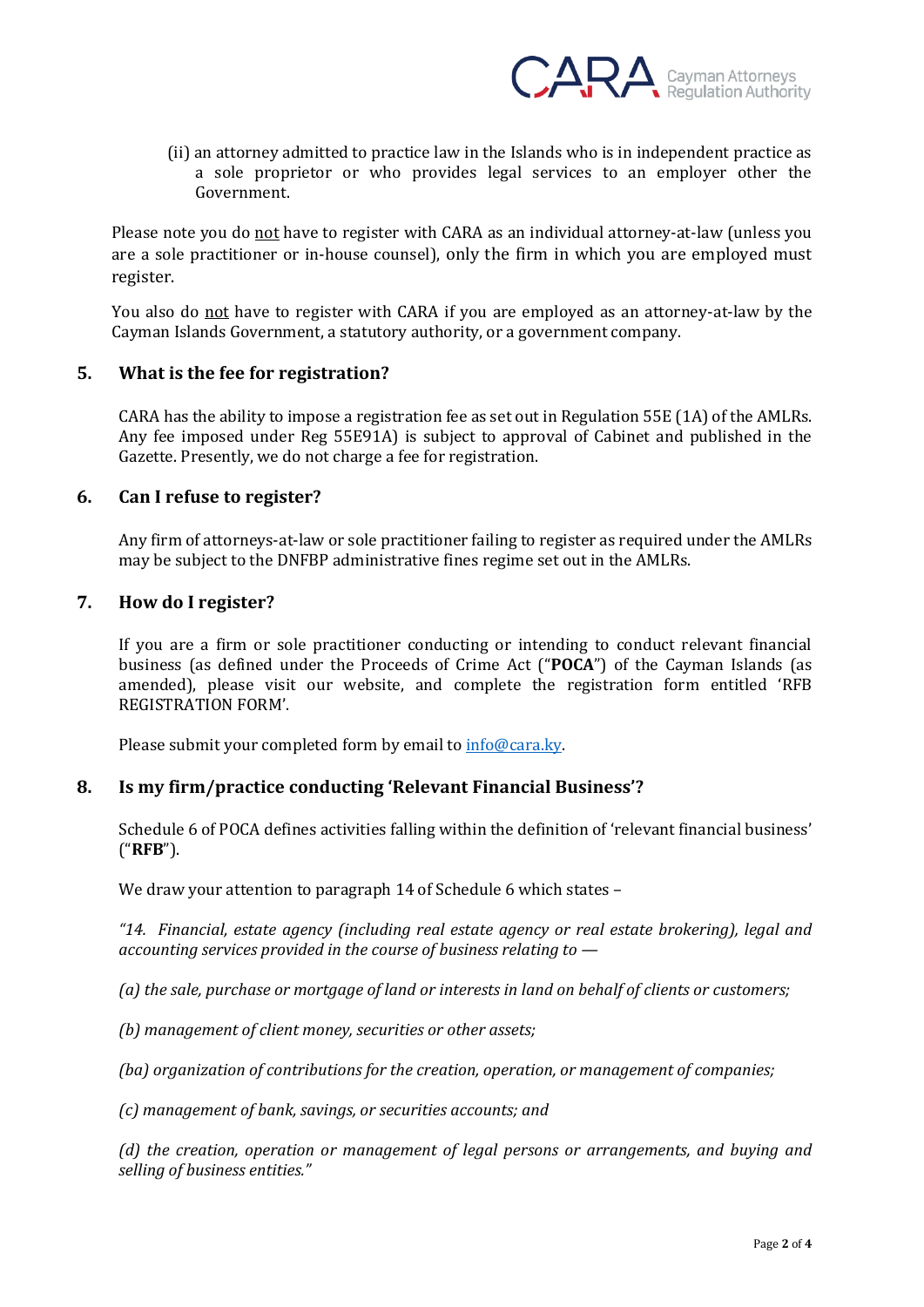

'Legal services' includes giving legal advice or assistance, preparing a document on behalf of another person, or preparing an instrument governed by law that relates to real, personal or intangible property and or facilitating the carrying out of a transaction.

Please note, Schedule 6 does not refer to any minimum thresholds of activity. If you or your firm offer RFB and or provide RFB even if only to one client or in one instance, no matter how infrequently, you must be registered with CARA and have an AML compliance framework in place.

In our view providing legal advice in relation to any aspect of the 'sale, purchase or mortgage of land or interests in land on behalf of clients' is within scope of RFB. It does not matter if proceeds in relation to the sale, purchase or otherwise do not physically pass through your firm's bank account.

Should you be uncertain whether you (or your firm) are within scope, you will need to register as a DNFBP providing RFB.

# **9. What if my firm/practice is not conducting relevant financial business?**

If you have determined that your firm or practice is not conducting and does not intend to conduct relevant financial business, you will still need to register as a DNFBP.

Please visit our website and complete the registration form entitled 'NON-RFB REGISTRATION FORM' and submit the completed form by email to  $info@cara.ky$ .

Please note that CARA may contact you to substantiate that you are not conducting relevant financial business.

### **10. I am employed as in-house counsel. Do I still need to register?**

Yes, you will need to register with us.

Please note we define 'in-house counsel' as an attorney-at-law who provides legal services solely to the attorney-at-law's employer (other than government, statutory authority, or government company) or to other entities that are part of the same group of entities as the employer.

You will not need to complete a registration form; however, you will need to contact us by email [\(info@cara.ky\)](mailto:info@cara.ky) to register. We may ask you additional questions to establish your status.

### **11. How long does the registration process take?**

CARA will process completed registration forms on receipt within 5 working days.

### **12. Will I receive a certificate of registration?**

CARA does not issue certificates of registration.

A current list of registered firms and sole practitioners conducting relevant financial business is publicly available on our website, please click [here](https://cara.ky/registry/).